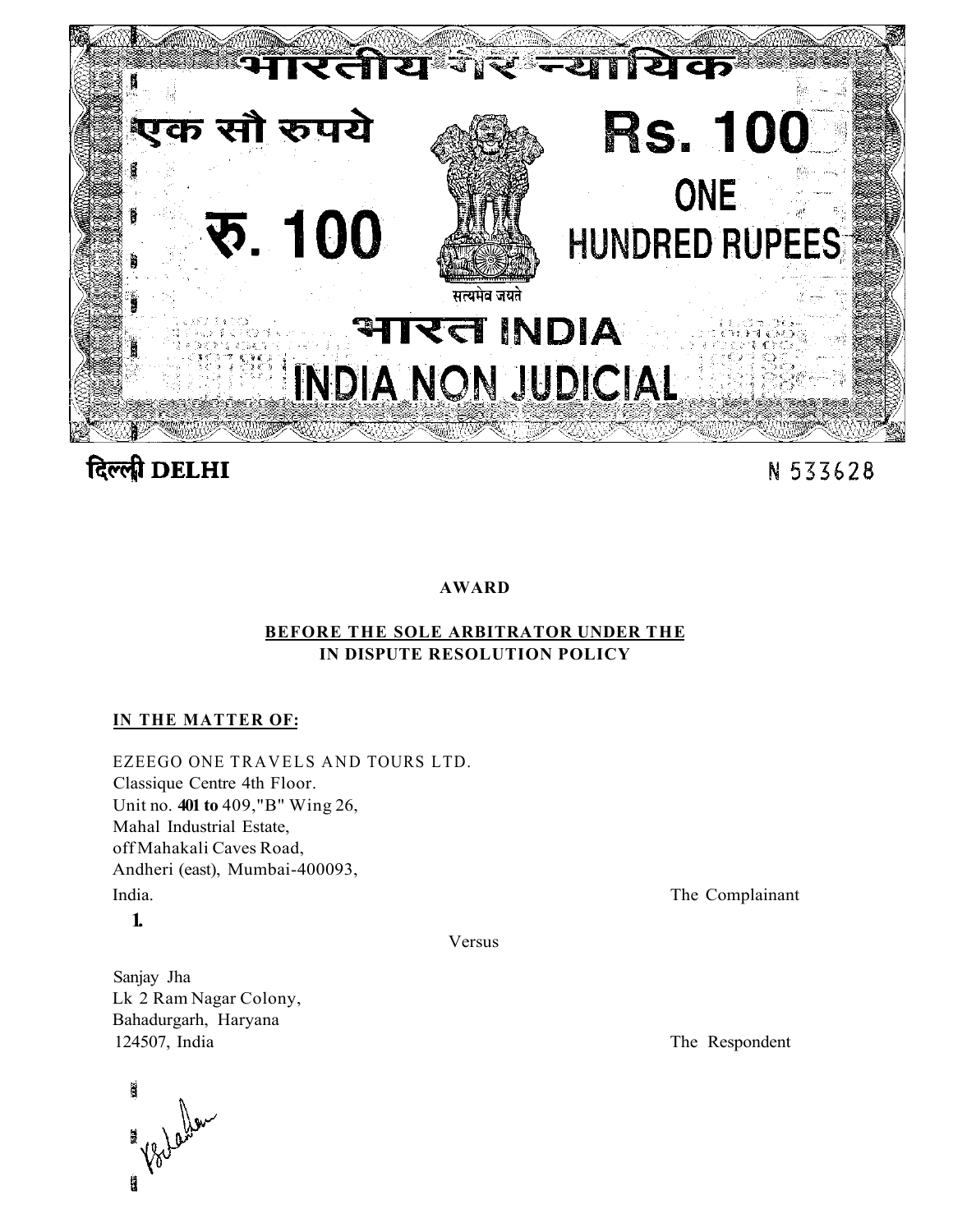In the present proceeding, the complainant is Ezeego One Travels And Tours Ltd, an Indian company having its registered office at 1<sup>st</sup> Floor, Cecil Court, Lansdowne Road, Colaba, Mumbai 400039, India and its corporate office at Classique Centre 4<sup>th</sup> Floor. Unit no. 401 to 409, " B" Wing 26, Mahal Industrial Estate, off Mahakali Caves Road, Andheri (east), Mumbai-400093, India.

The authorized representative for the complainant is Mr Himanshu W.Kane, Advocate and Solicitor, 6<sup>th</sup> Floor, Merchant Chamber, 41 Sir Vithaldas Thackersey Road, Opp. Patkar Hall, Churchgate, Mumbai 400020, India.

The respondent in this proceeding is Sanjay Jha, whose email contact is [support.vibor@gmail.com,](mailto:support.vibor@gmail.com) [sara.vnn@rediffmail.com.](mailto:sara.vnn@rediffmail.com)

#### **The Domain Name and Registrant:**

This dispute contains the domain name: [www.ezeego.org.in.](http://www.ezeego.org.in) The Registrant is Sanjay Jha.

#### **Procedural History:**

I was appointed as the Arbitrator by .IN Registry, to adjudicate upon the complaint of the complainant, regarding the dispute over the domain name [www.ezeego.org.in.](http://www.ezeego.org.in)

IN Registry has supplied the copy of the Complaint and Annexures to me.

I had sent an email to the parties informing them about my appointment as an Arbitrator on January 18, 2011.

In the same email itself, I requested the Complainant to supply the copy of the complaint with the annexure to the Respondent and in case if they have already served it, then to provide the details of the service record. Notice of Arbitration, in accordance with INDRP read with INDRP Rules of Procedure, was sent to the Respondent on January 18, 2011 with the instructions to file his say/reply within 15 days from the receipt of the email.

On January 19, 2011,I received an email from the Counsels of the Complainant, informing about the details of the service of the copy of complaint to the respondent. According to this mail the copy of the complaint was served upon the respondent via an email on January 19, 2011.

The Respondent failed to file his reply to the Complaint by February  $3<sup>d</sup> 2011$ .

In the interest of justice and fairness on February  $8<sup>th</sup>$  2011, a reminder was sent to the Respondent to submit his say/reply, if any, to the complaint by allowing extension till February  $15^{\rm m}$  2011.

Jelandan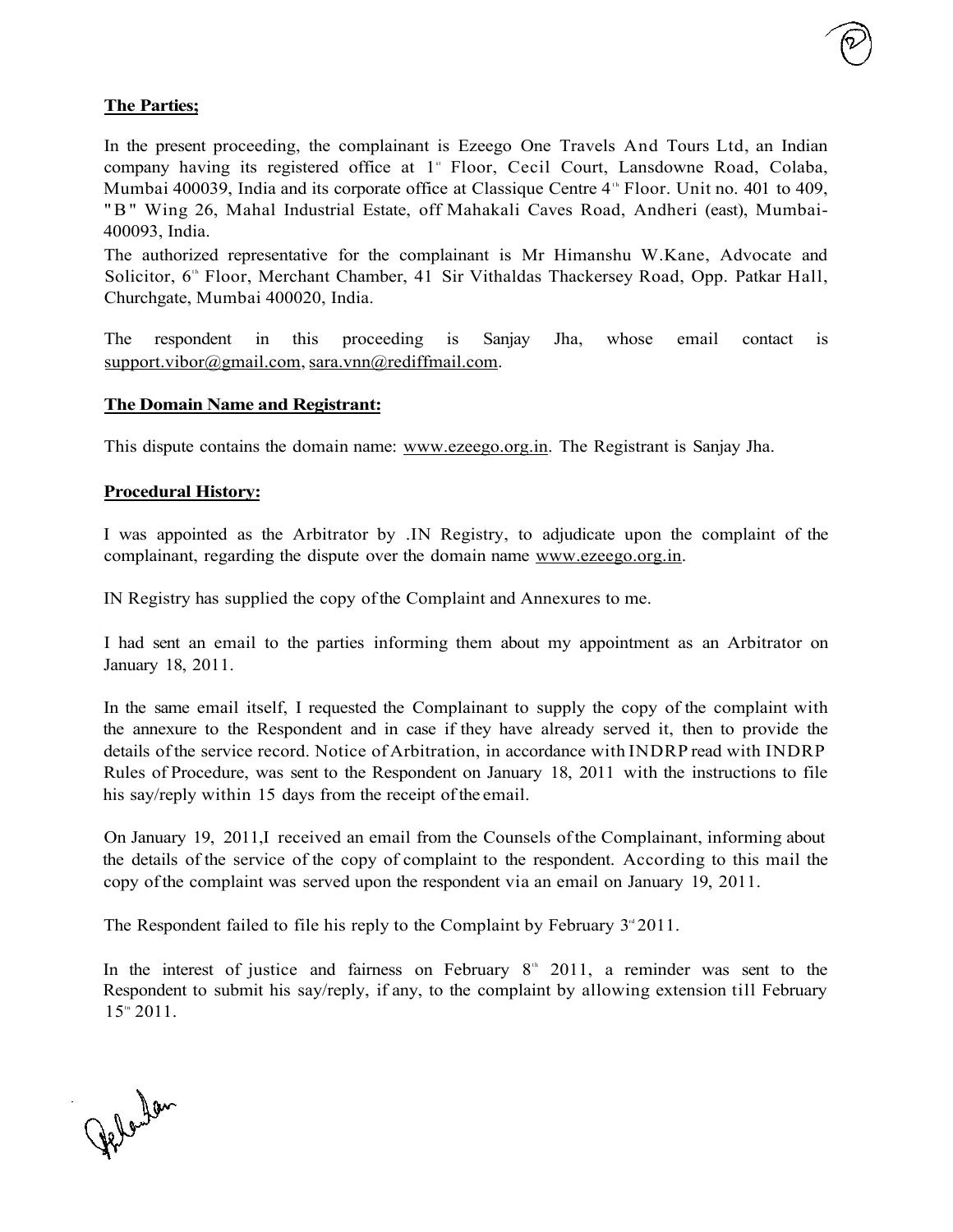The Respondent failed/neglected to file his reply to the complaint of the Complainant within the given time period. Similarly he has not communicated anything regarding the complaint till the date of this award and as such the proceedings were conducted Ex-parte.

That I have perused the record and Annexures/documents.

#### **Factual Background:**

The following issues have been raised by the Complainant regarding the disputed domain name and contented the respective:

The Complainant is an established and highly reputed service provider in respect of adventure tourism, arranging of cruises, reservation of transport and travel and various other services associated with the tourism industry. Since over the years, the Complainant has conducted its business in extremely efficient fashion and of superior quality. The members of the trade and the general public have come to trust the Complainant for excellent quality travel services.

The Complainant is a registered proprietor of various trademarks with the term "EZEEGO"/"EZEEGOl" and has also advertised its said trademarks in various leading newspapers such as Times Of India, Hindu, Deccan Chronicle, Telegraph, DNA, HT which have comprehensive nation wide coverages list of which is provided by the Complainant. The Complainant has spent over 66.21 crores to develop and promote the said trademark.

The Complainant has acquired worldwide public recognition and goodwill in connection with its business.

The Complainant with a view of expanding its business created domain names/websites containing the expressions "EZEEGO"/"EZEE". One such domain name /website, [www.ezeegol.co.in](http://www.ezeegol.co.in) was created by the Complainant on  $25<sup>th</sup>$  Nov 2005.

The Respondent's domain name [www.ezeego.org.in w](http://www.ezeego.org.in)as created on 18<sup>th</sup> October 2009 which is identical to the said mark of the complainant over which he has rights on accounts of prior registrations.

The complainant submits that the Respondent has intentionally and fraudulently chosen the impugned domain name [www.ezeego.org.in t](http://www.ezeego.org.in)o trade upon and take undue advantage of the complainant's said trade marks and aforesaid domain name/website [www.ezeego1.](http://www.ezeegol)co.in.

#### **Parties Contentions:**

The Complainant contends as follows:

The Respondent domain name is identical or confusingly similar to a name, trademark or service mark in which the Complainant has the rights. The Respondent has no rights and legitimate interest in respect of the domain name.

The Respondent has registered and is using his domain name in bad faith.

Golandan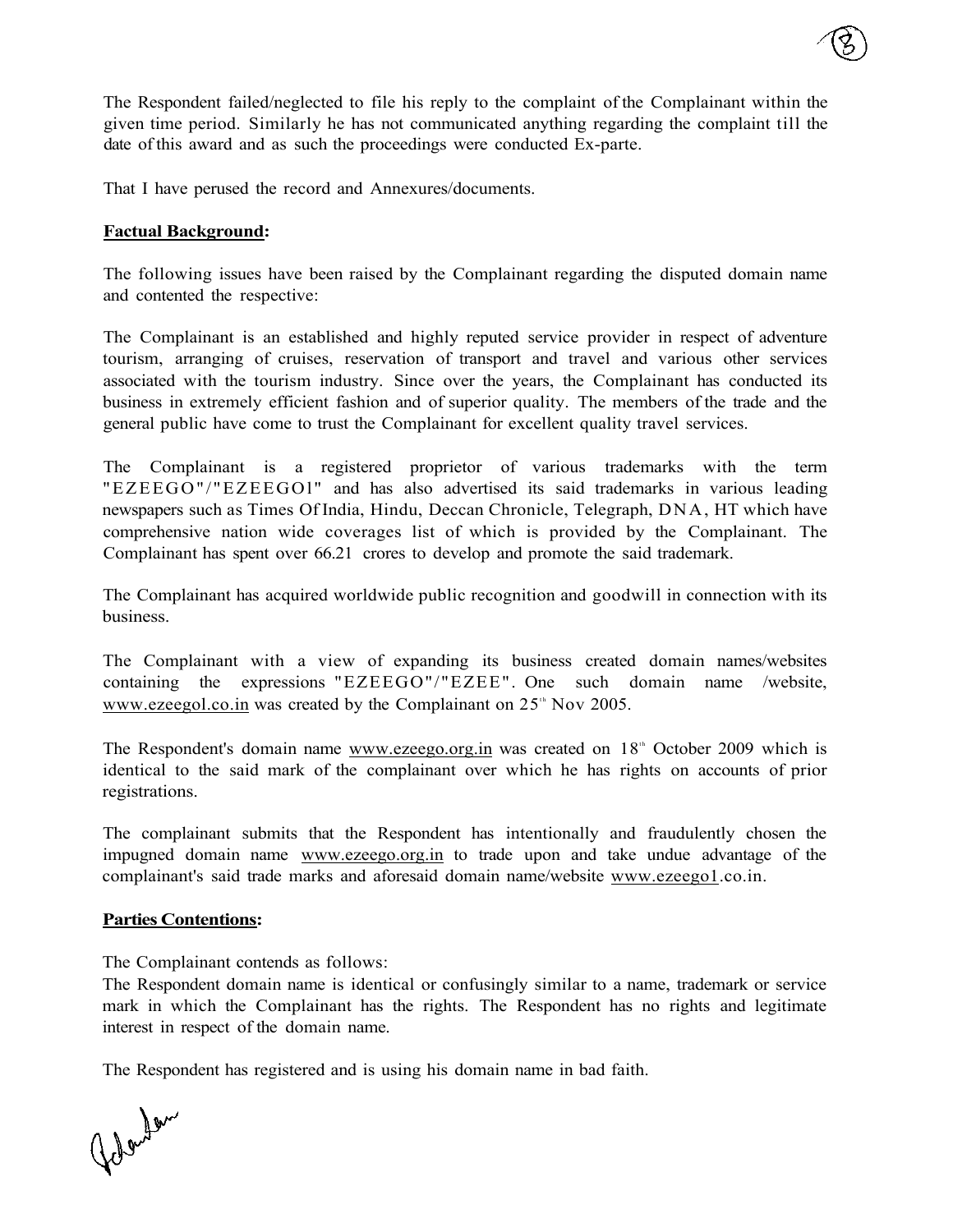#### Respondent:

The Respondent has not filed any response and submissions to the complaint despite being given an adequate notification and several opportunities.

#### **Discussions and Findings:**

As earlier pointed out, the Respondent has failed to file any reply to he Complaint and has not rebutted the submissions put forth by the Complainant, and the evidence filed by him.

Rule 8(b) of the INDRP Rules of Procedure provides that." *In all cases, the arbitrator shall ensure that the parties are treated with equality and that each Party is given a fair opportunity to present its case ".* 

As mentioned above the fair opportunity has been given to the respondent to file the reply but no response has been received from his side. Therefore the Arbitration, proceedings have been conducted exparte.

Rule 12(a) of the INDRP Rules of Procedure provided that *"An Arbitrator shall decide a Complaint on the basis of the statements and documents submitted to it and in accordance with the Arbitration and Conciliation Act, 1996, Dispute Resolution Policy, the Rules of Procedure and any bye laws, rules and guidelines framed there under, and any law that the Arbitrator deems o be applicable ".* 

In the present circumstances, the decision of the Arbitrator is based upon the Complainant's contentions and evidence and conclusion drawn from the Respondent's failure to reply.

The submissions and documentary evidence placed on record has proved that the complainant has statutory and common law rights in the mark "EZEEGO"/"EZEEGO1".

Further, the Arbitrator is of the view that the Complainant has satisfied all the three conditions outlined in the paragraph 4 of IN domain Name dispute Resolution Policy, viz:

- (i) the Registrant's domain name is identical or confusingly similar to a name trademark or service mark in which the Complainant has rights.
- (ii) the Registrant has no rights or legitimate interests in respect of the domain name; and
- (iii) the Registrant's domain name has been registered or is being used in bad faith.

#### **BASIS OF FINDINGS;**

**Domain name is identical or confusingly similar to a name , trademark or service mark in which the Complainant has rights.** 

It is stated that the Complainant is the registered proprietor of the trade marks "EZEEGO"/"EZEEGOl " under the Trade Marks Act, 1999. Thus, the customers and the

Wende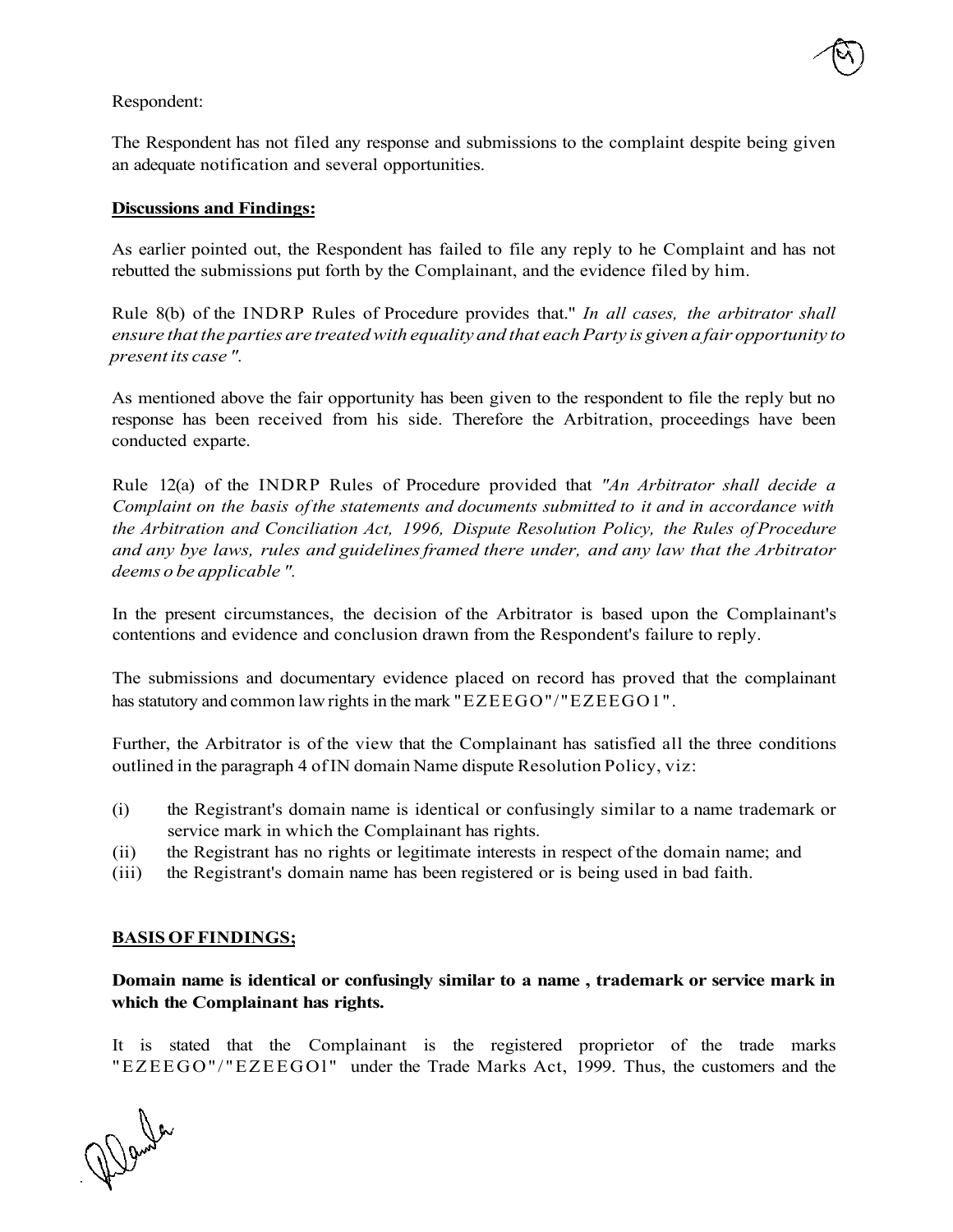members of the public and the trade, identify and associate the said domain names/websites with the Complainant and its services/business. The complainant have gained significant reputation and its mark can be termed as a well known brand.

The Complainant contends in the complaint that the domain name of the respondent i.e. [www.ezeego.org.in](http://www.ezeego.org.in) is identical and confusingly similar to complainant's domain name/website [www.ezeego1.co.in a](http://www.ezeegol.co.in)s well as to the Complainant's said trade marks containing the expressions EZEEG0/EZEEG01.

Thus the Complainant has the right over the name "EZEEGO"/"EZEEGOl " and the Respondent's domain name is also confusingly similar to it. In order to support its contention the Complainant has referred to the judgment of *Parle Products vs J.P & Co., Mysore AIR 1972 SC 1359.* 

The Complainant has further relied on the Kerly's Law of Trade Marks and Trade Names (9<sup>th</sup>) edition Paragraph 838) in support of his submission that the replacement of the letters "co" from the Complainant's domain name /website [www.ezeegol.co.in,](http://www.ezeegol.co.in) with the letters "org" and removal the number 1 from the expression, does not make the impugned domain name dissimilar to the Complainant's domain name/website.

The above submissions of the Complainant have not been rebutted by the Respondent, as such they are deemed to be admitted by him. Even otherwise the above facts and annexures establish that the domain name of the Respondent is confusingly similar and identical to the mark of the Complainant.

### **The Registrant has no rights or legitimate interests in the respect of the domain :**

According to the paragraph 7 of the .IN Dispute Resolution policy, the following circumstances show Registrants rights or legitimate interest in the domain for the purpose of paragraph 4(h) (i) *before any notice to the Registrant of the dispute, the Registrant's use of, or demonstrable preparations to use, the domain name or a name corresponding to the domain name in connection with a bona fide offering of goods or services.* 

The Complainant has contented that Respondent has no intentions or purpose to use the disputed domain name for bona fide offering of goods and services in relation to it.

## *(ii)the Registrant ( as an individual, business, or other organization) has been commonly known by the domain name, even if the Registrant has acquired no trademark or service mark rights;r*

The Complainant has stated that Respondent is neither known by the disputed name, nor it is a personal name. The Complainant has further put forth that Respondent, by adopting the impugned domain name [www.ezeego.org.in i](http://www.ezeego.org.in)s taking the undue advantage of the reputation and goodwill that has accrued t the Complainant's said trade marks/domain name /website. The Respondent by using the impugned domain name [www.ezeego.org.in i](http://www.ezeego.org.in)s trying to mislead and divert unwary customers to its website, thereby making illicit gains.

Prilender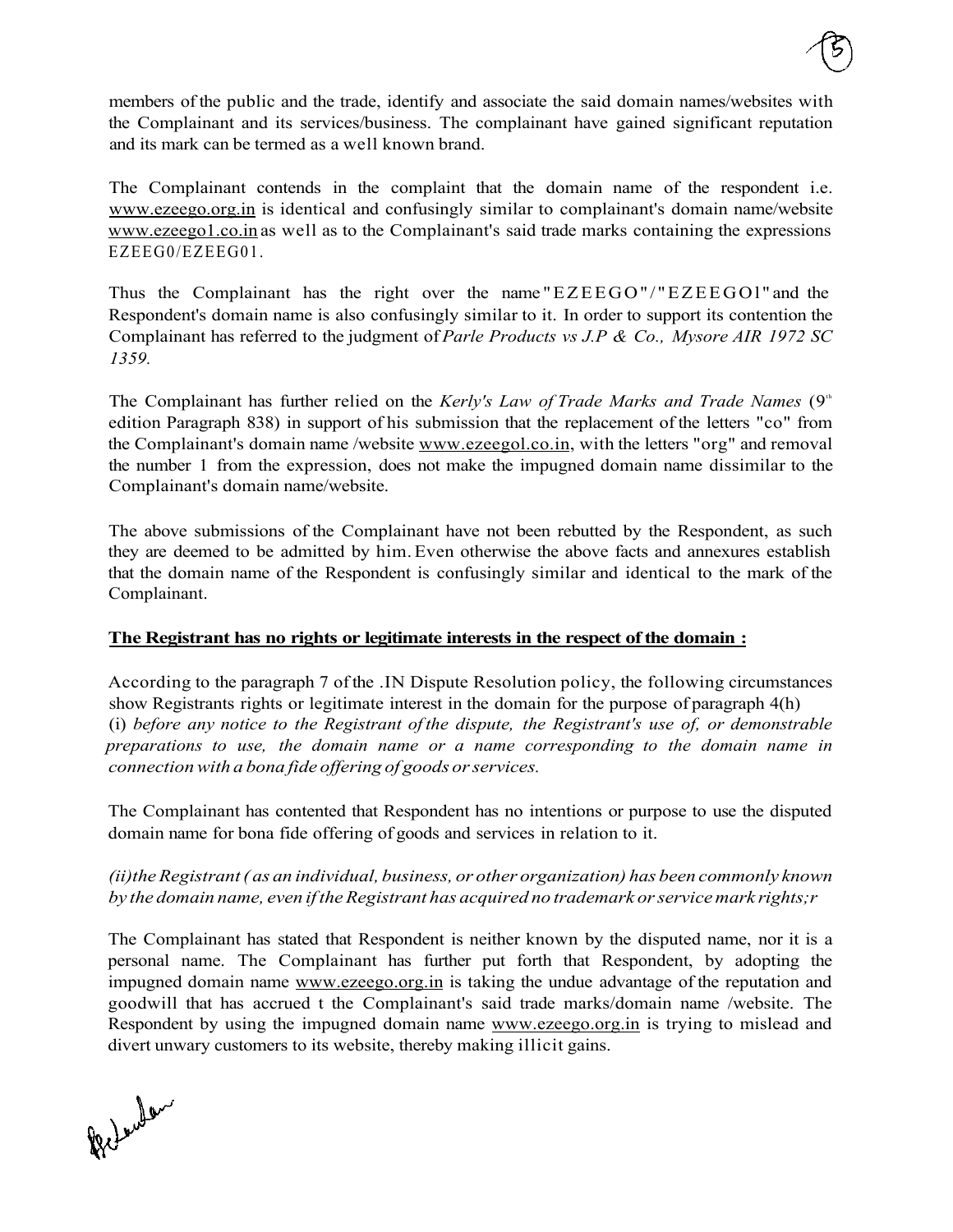Hence such an adoption cannot be a bona fide adoption and consequently the use of the impugned domain name for this type of services cannot be termed as a bona fide use for offering services.

The Complainant has relied upon the judgment of *Madonna Ciccone v. Dan Parisi,* ICANN Case No.D2000-0847, in which it was held that a use which intentionally trades on the fame of another cannot constitute a 'bona fide' offering of goods or services.

According, to the Complainant, disputed domain name has been adopted by the Respondent only for commercial gain. The sole purpose of the Respondent is to divert the internet users to its website. Thus the Respondent has no legitimate right or interest to the use of the domain name/website [www.ezeego.org.in.](http://www.ezeego.org.in)

The above submission of the Complainant has not been rebutted by the Respondent, as such they are deemed to be admitted by him. Even otherwise the above facts and annexures establish that the Respondent has no right or legitimate interest in the disputed domain name under INDRP paragraph 4(ii).

#### **The Registrant domain name has been registered or is being used in bad faith.:**

The Complainant also alleges that the Respondent has registered the domain name only with the intention to create confusion in the mind of the internet users and to attract them to its impugned domain name. The Complainant has contented that the Respondent has the full knowledge and has intentionally attempted to divert the users from the domain name/website of the Complainant and also to deceive the consumers into believing that there is a connection or association between the Complainant and Respondents website.

The Complainant has relied upon the judgment of *Expedia Inc v. European Travel Network* Case No. D2000-0137 WIPO Arbitration and Mediation Centre to prove the above contention.

The Complainant has also stated that the impugned domain name contains links to other travel related websites as a result of which whenever a customer visits the impugned domain name he is bound to be connected to other such travel websites, this will directly result in economic loss to the Complainant. The dishonesty and bad faith of the Respondent is visible from the fact that the home page of the impugned domain name has certain symbolic features which are almost identical with and/or deceptively similar to those which are demonstrated on the Complainant's domain name/website that too in similar color combinations.

In support of this the Complainant has relied on the judgment given by the Bombay High court 1999, in the case of *Rediff Communication Ltd v. Cyber tooth & Anr* .In this case it was held that the use of similar domain name/website may lead to divesion of users which could result from such users mistakenly accessing one domain name/website instead of another.

The above submission of the Complainant has not been rebutted by the Respondent, as such they are deemed to be admitted by him. Even otherwise the above facts and annexures establish that

fgetauteur